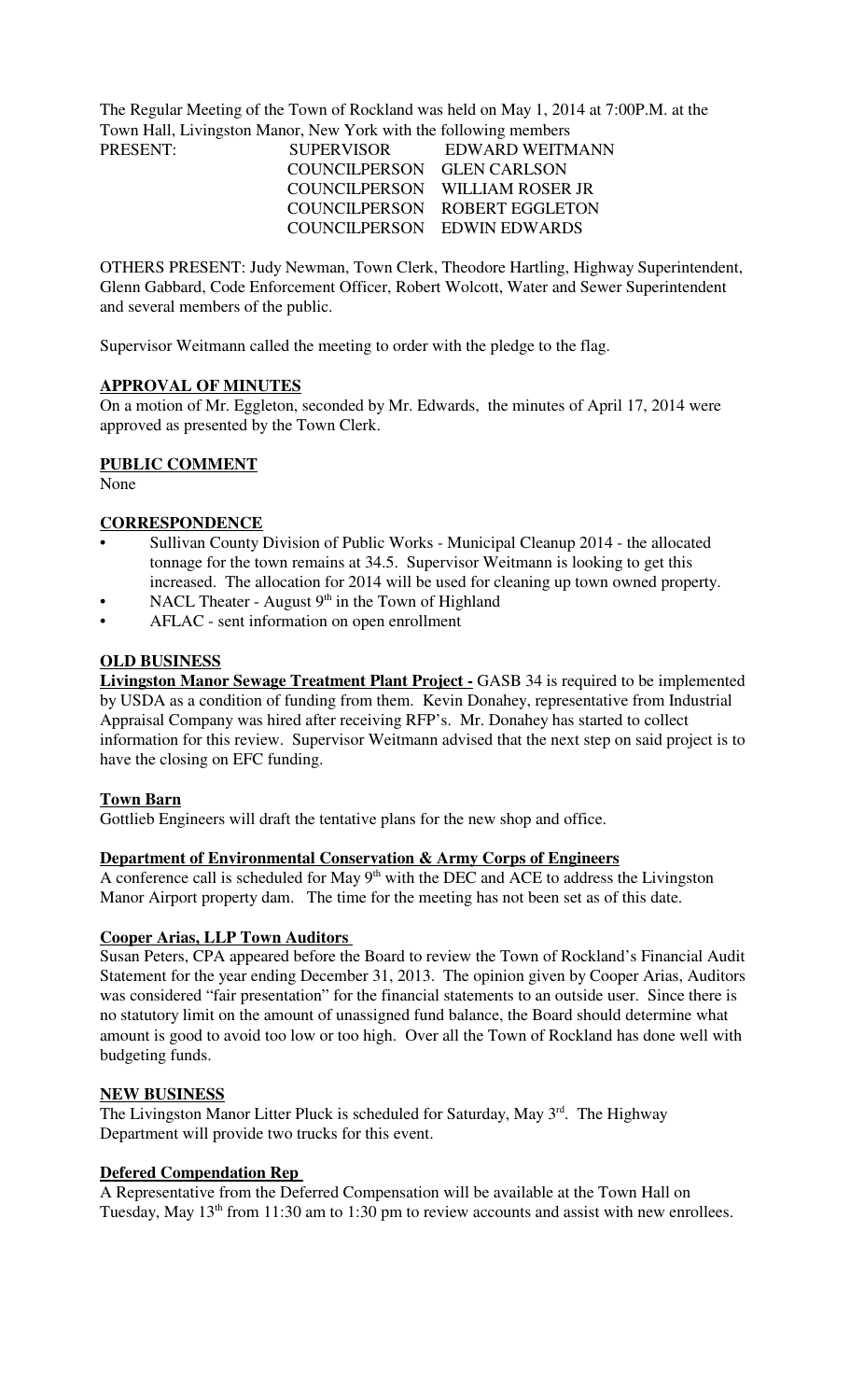# *REGULAR MEETING, TOWN OF ROCKLAND, MAY 1, 2014*

## **Comprehensive Master Plan**

Councilman Eggleton suggest that the Town Board meet with the Planning Board to review the Comprehensive Master Plan to finalized said document.

## **Planning Board Member recommendation**

Councilman Eggleton recommended Robert Eckert, a property owner in Roscoe to be appointed by the Planning Board to replace Carol Parks. There were no objections from the Board.

**Town Clerks** monthly report was presented.

**Water/Sewer Weekend Schedule** was presented.

## **DEPARTMENT HEADS Ted Hartling, Highway Superintendent** addressed the trucks needed for the littler pluck.

There was discussion on adding 60 feet to the existing Town Barn which will include 20 feet for office space and 40 feet for shop space

## **RESOLUTION - APPROVE ENGINEER DRAWING**

On a motion of Mr. Edwards, seconded by Mr. Eggleton, the following resolution was ADOPTED - VOTE - AYES 5, NAYS 0 - RESOLVED - to authorize Gottlieb Engineering to draft a set of plans for proposed new town barn.

Ted is confident that the County will approve the sale of the Welch property to the Town. He would like approval to begin cleaning up said property once we take possession of it. There were no objections from the Board.

**Bob Wolcott, Water and Sewer Superintendent** advised that his department has been working on Old Route 17 assisting the County by repairing or rising manholes for blacktopping. He will meet with Marsha Fink, from Sullivan County Division of Public Works to address moving the existing water main located on property along Riverside Drive, Roscoe.

Bob also advised that his department repaired the Clarifiers at the Roscoe Sewage Treatment Plant that were damaged from ice during the winter months.

## **Glenn Gabbard, Code Enforcement Officer**

Glenn met with the owner of the former Buffalo Zachs and they are complying with clean up of the property. They have no intentions of renting the building out at the present time.

Glenn also advised that building permits and violations have increased.

## **APPROVAL OF BILLS**

On a motion of Mr. Roser, seconded by Mr. Carlson, the following resolution was ADOPTED - VOTE - AYES 5, NAYS 0 - RESOLVED - to approve the bills on the abstract #9 in the following amounts:

| $10110 + 1117$               |            |             |
|------------------------------|------------|-------------|
| General Fund                 | 154 to 169 | \$14,972.16 |
| Highway                      | 129 to 145 | 23,960.50   |
| Liv. Manor Sewer             | 64 to 73   | 5,825.96    |
| <b>Roscoe Rockland Water</b> | 63 to 69   | 2,658.08    |
| Liv Manor Water              | 64 to 73   | 4,099.41    |
| Roscoe Sewer                 | 53 to 59   | 2,952.50    |
| Liv. Manor Light             | 8 to 9     | 2,135.73    |
| Roscoe Rockland Light        | 16 to 17   | 323.49      |
|                              |            |             |

## **PUBLIC COMMENT**

None